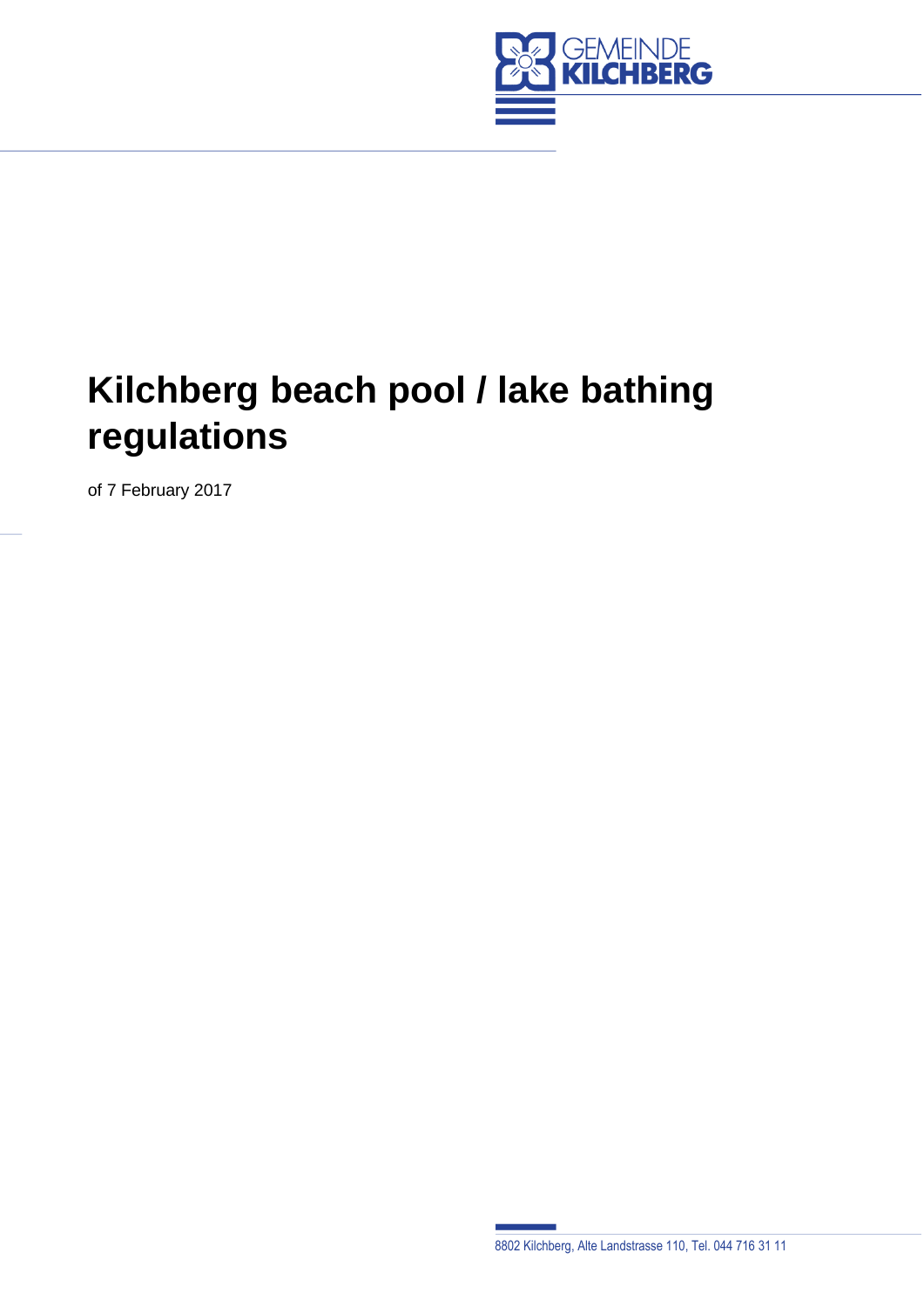# **Table of Contents**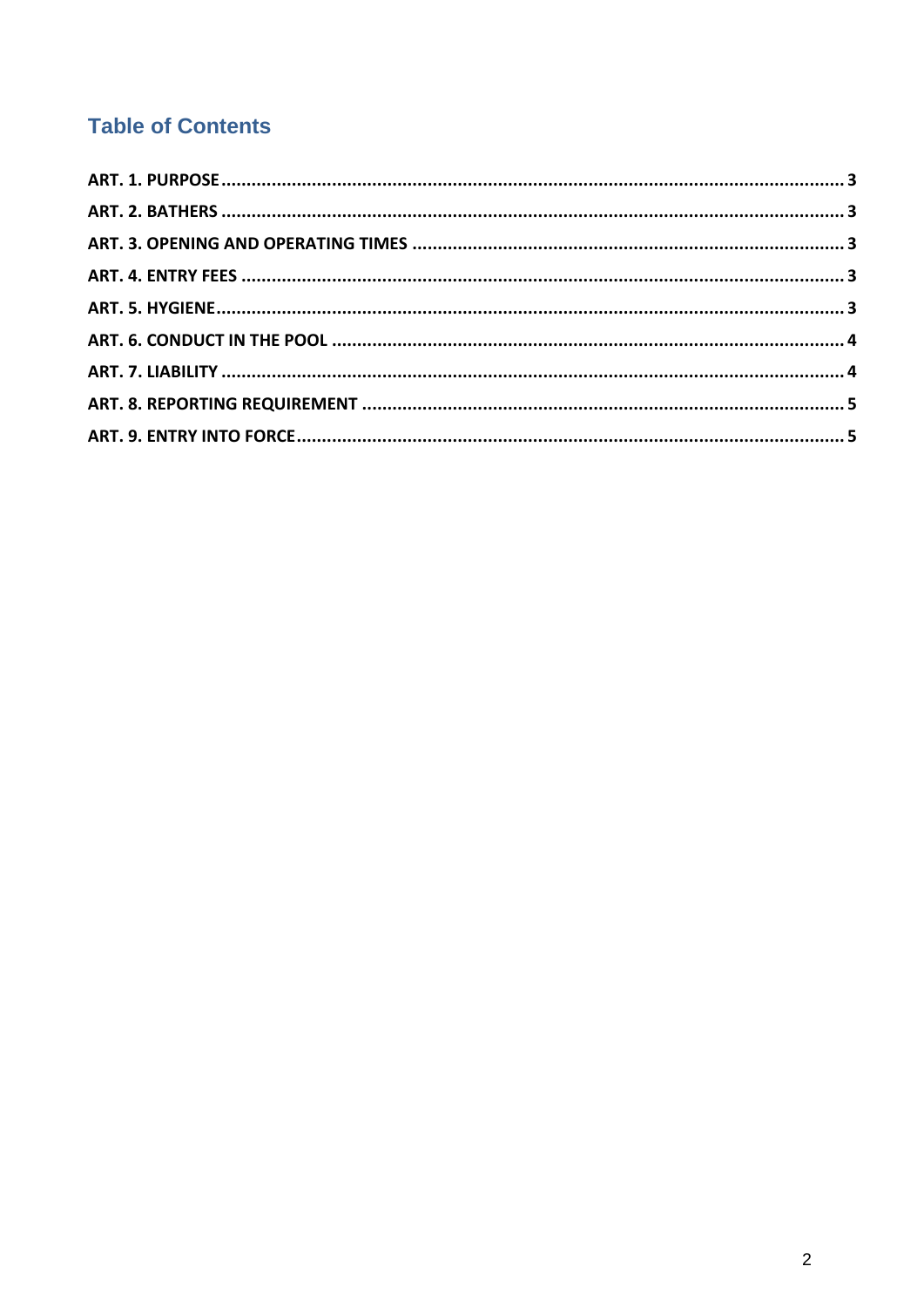#### **General remarks:**

On the basis of Paragraph 22, Clause 11 of the Municipal Code of 12 July 2005, the Municipal Council of Kilchberg revises the following bathing regulations for the beach pool. This supersedes the previous bathing regulations of 26 May 2015.

The masculine form is always used when describing personalised functions for the sake of simplicity.

#### <span id="page-2-0"></span>**Art. 1. Purpose**

The purpose of the bathing regulations is to promote safety, order and cleanliness in the beach pool. The bathing regulations, the orders of pool employees and the information boards are mandatory. Bathers who behave improperly or give cause for complaints can be asked to leave by pool employees. Contraventions of these regulations can be penalised by the manager – under the guidance of the health and safety officer - with a pool visiting ban of a varying length.

# <span id="page-2-1"></span>**Art. 2. Bathers**

Children under 10 years of age must be accompanied by an adult. Adults shall be responsible for supervising children throughout their stay at the pool.

People with open wounds or contagious diseases and people under the influence of alcohol are not permitted to use the beach pool. Sufferers of health impediments must be accompanied by a person capable of supervising them in the beach pool.

Groups enter and leave the beach pool locked and accompanied by a supervisor. The supervisor is responsible for group members throughout the stay.

#### <span id="page-2-2"></span>**Art. 3. Opening and operating times**

The opening times are determined by the Municipal Council and must be notified to the public (notices, publications, internet: www.hallenbad-kilchberg.ch).

By purchasing an entry ticket, bathers acknowledge the bathing regulations in their entirety.

Guests who are only visiting the restaurant do not need to pay an entry fee. The beach pool and the restaurant are open from 9.00 am to 2.00 pm during the bathing season, regardless of the weather. In the event of inclement or cold weather, the pool manager shall decide whether to close the pool at 2.00 pm.

The beach pool may only be entered through the public entrance. Unauthorised parties are not permitted to swim into the complex or climb over the perimeter fencing; the mooring of boats must be notified and is only permitted on the bridge to the Schooren port.

#### <span id="page-2-3"></span>**Art. 4. Entry fees**

The entry fees are determined by the Municipal Council and must be notified to the public (notices, publications, internet: www.hallenbad-kilchberg.ch).

Single entry tickets entitle the holder to a single continuous entry.

Subscriptions which are lost or not completely used up shall not be reimbursed. Lost personal season tickets will be replaced in return for a fee.

#### <span id="page-2-4"></span>**Art. 5. Hygiene**

Showering is obligatory before entering the swimming pool and after using the toilets. Wearing of underwear underneath swimwear is prohibited.

Use of soap and other body care products is only permitted in the shower rooms.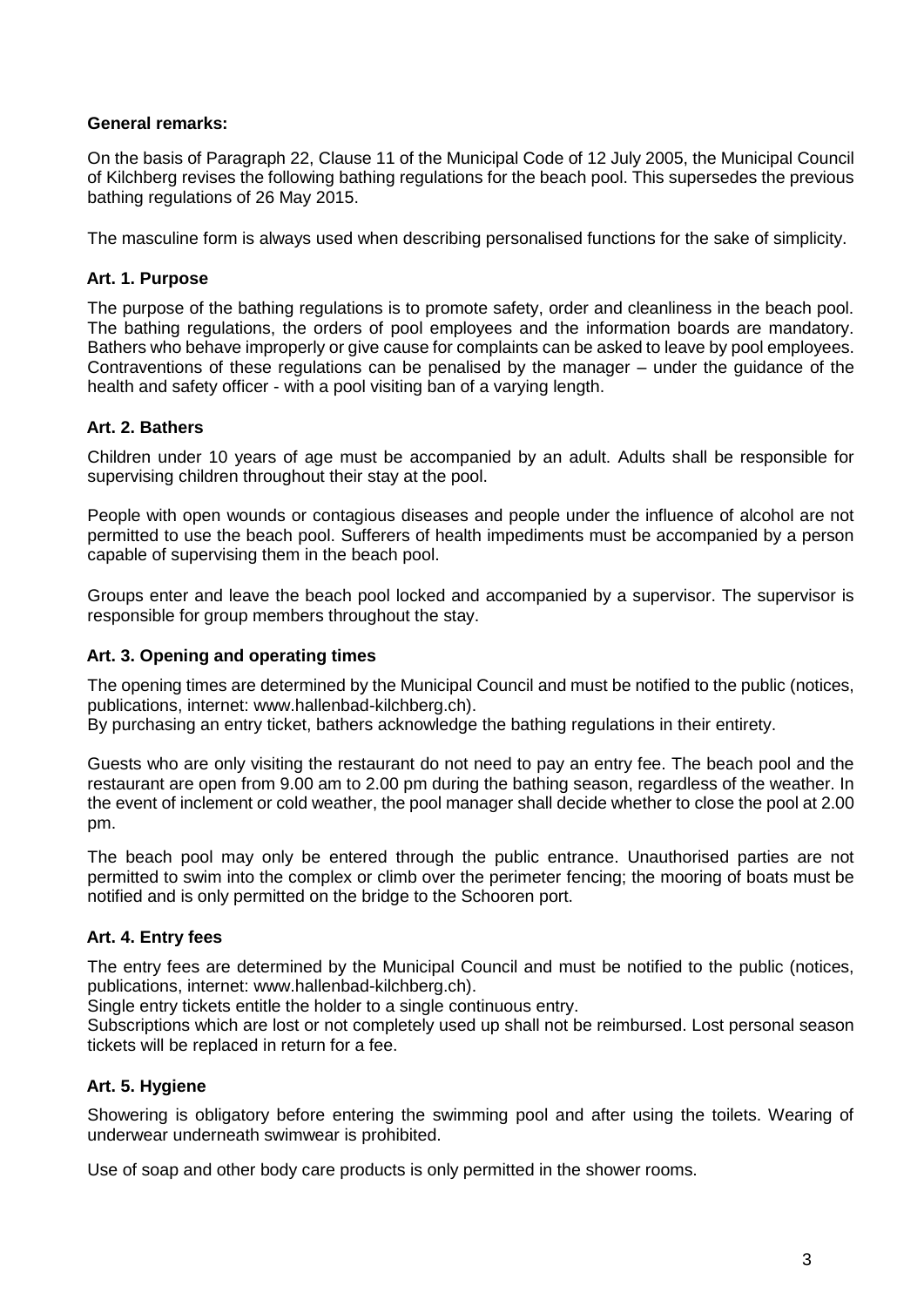# <span id="page-3-0"></span>**Art. 6. Conduct in the pool**

Bathers must refrain from all actions which are unsafe and annoy other visitors. Littering must be refrained from; litter of all kinds must be disposed of in the litter bins.

#### The following are prohibited in particular:

- Allowing small children to bathe or play without swimwear or swim nappies
- Diving into the non-swimmers' pool
- Playing with sports and play equipment is only permitted in the play area
- The use of dinghies and stand-up paddle boards in the swimming area
- Use of coated blankets and tents on the lawn
- Outside of the non-swimmers' zone, users of swimming aids (e.g. armbands) must be accompanied by an adult supervisor who is able to swim who takes full responsibility for the child Swimming onto private property
- Photography for commercial purposes without the consent of the management and photographing of persons without their consent
- The use of music and radio equipment without headphones
- Fishing within the pool
- The bringing of animals into all areas of the pool
- Eating, drinking and smoking in the changing rooms, in the non-swimmers' pool and in the children's splash area
- Entering staff-only areas
- Naked bathing and sunbathing

# <span id="page-3-1"></span>**Art. 7. Liability**

Visiting and use of the pool complex is at one's own liability and risk. Bathing is not supervised on an ongoing basis.

In particular, the Municipality of Kilchberg does not accept any liability for:

- a. Damage and accidents arising during use of the swimming and diving facilities, the play equipment or other pool equipment,
- b. Damage and accidents caused by third parties (theft, property damage, injuries caused during ball games, etc.)
- c. Damage and accidents arising from non-compliance with these bathing regulations.

This exclusion of liability does not apply if it can be proven that the Municipality of Kilchberg or its staff acted wilfully or with gross negligence.

It is recommended that bathers comply with the bathing regulations of the Swiss Lifesaving Society (Schweizerische Lebensrettungs-Gesellschaft (SLRG)) at all times.

Locks for locking the lockers in the changing rooms can be hired at the till. The changing room lockers must be cleared out before leaving the pool. After closure of the pool, remaining locks will be removed by the pool staff. There is no claim to compensation.

Valuables can be stored in the dedicated lockable valuables boxes. The Municipality of Kilchberg is not liable for stolen or lost objects. Found objects must be handed in at the till.

They are periodically sent on to the lost property office of the Municipality of Kilchberg. Toys, swimwear and towels left behind are washed and stored until the end of the season.

The orders of pool employees and the information boards are mandatory. Clause 1 of these bathing regulations advises on the consequences of contraventions.